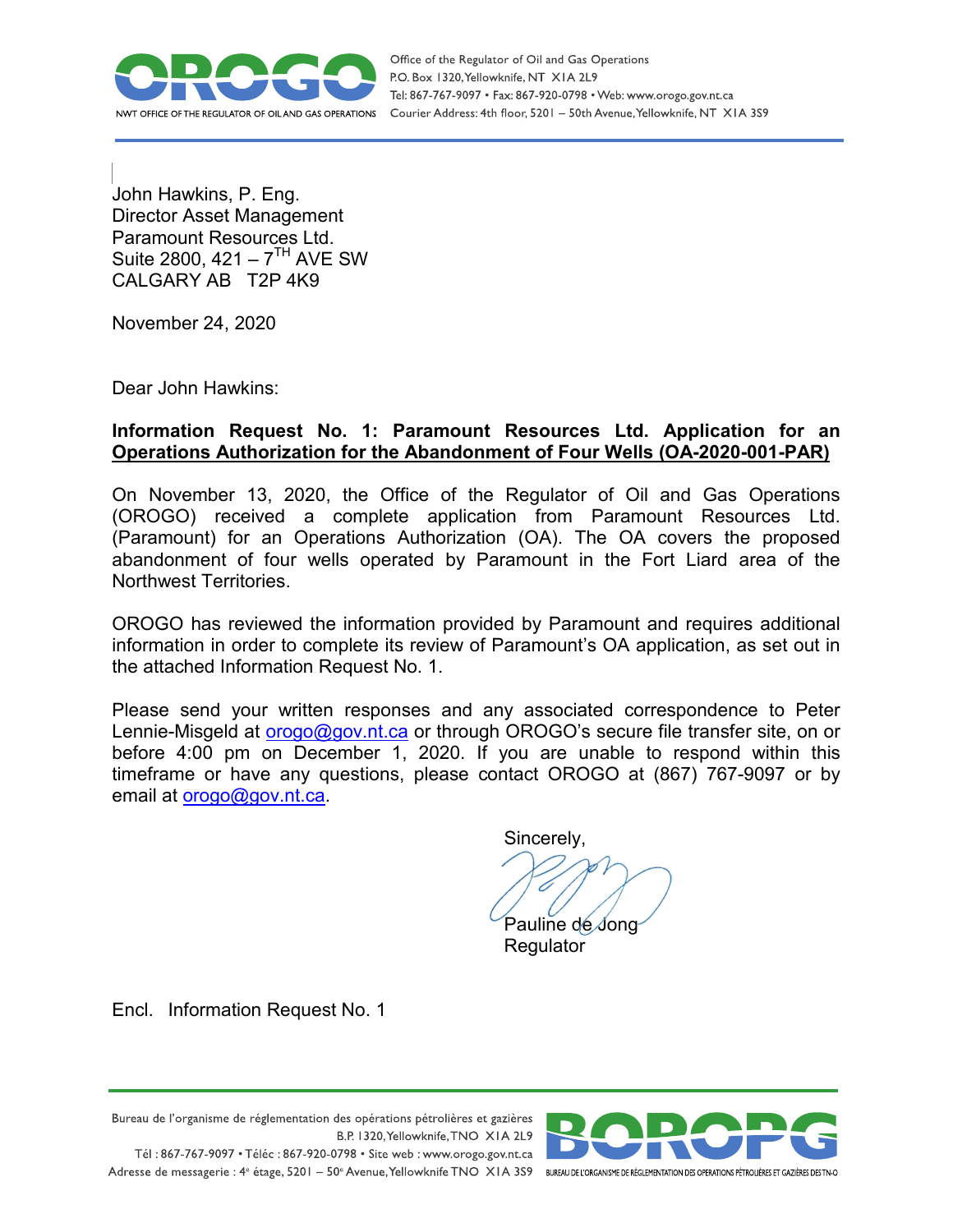## **Paramount Resources Ltd.**

## **Application for an Operations Authorization (OA-2020-001-PAR)**

## **Information Request No. 1**

## **1.1 Management Systems - Paramount Operational Excellence Management System**

### **PREAMBLE:**

On November 13, 2020, Paramount Resources Ltd. (Paramount) submitted an application for an Operations Authorization to the Office of the Regulator of Oil and Gas Operations (OROGO). This application included a concordance table that referenced the Paramount Operational Excellence Management System (POEMS) and identified where it satisfies the requirements of Section 5 of the *Oil and Gas Drilling and Production Regulations* (OGDPR).

POEMS was also referenced to satisfy the requirements of Sections 8(a) and 9(a) of the OGDPR, which requires a summary of and references to the management system that demonstrate how it will be applied to the proposed work or activity and how the duties set out in these regulations with regard to safety and environmental protection will be fulfilled.

The referenced POEMS document was not submitted as part of the application submission. Therefore, OROGO was unable to determine compliance with Sections 5, 8(a) and 9(a) of the OGDPR. OROGO can only evaluate documents that are submitted as part of a specific application.

### **REQUEST:**

Please provide the current version of POEMS.

## **1.2 Safety Plan - Flaring**

#### **PREAMBLE:**

On November 13, 2020, Paramount submitted an application for an Operations Authorization to OROGO. In general, the application states that flaring is not anticipated for these operations. However, Paramount states on page 6 of the Application – Liard East Operations that minimal gas (<0.04E3M3) trapped under packer will be bled to the separator and flared.

Section 8(e) of the OGDPR requires a list of facilities, equipment and systems that are critical to safety. During a well intervention, flaring capability is considered a key piece of equipment critical to safety. Flaring equipment was not identified on the list of equipment critical to safety provided by Paramount.

## **REQUEST:**

Please provide an updated Safety Plan that confirms flaring capabilities though the inclusion of flaring equipment in the list of equipment critical to safety required by Section 8(e) of the OGDPR.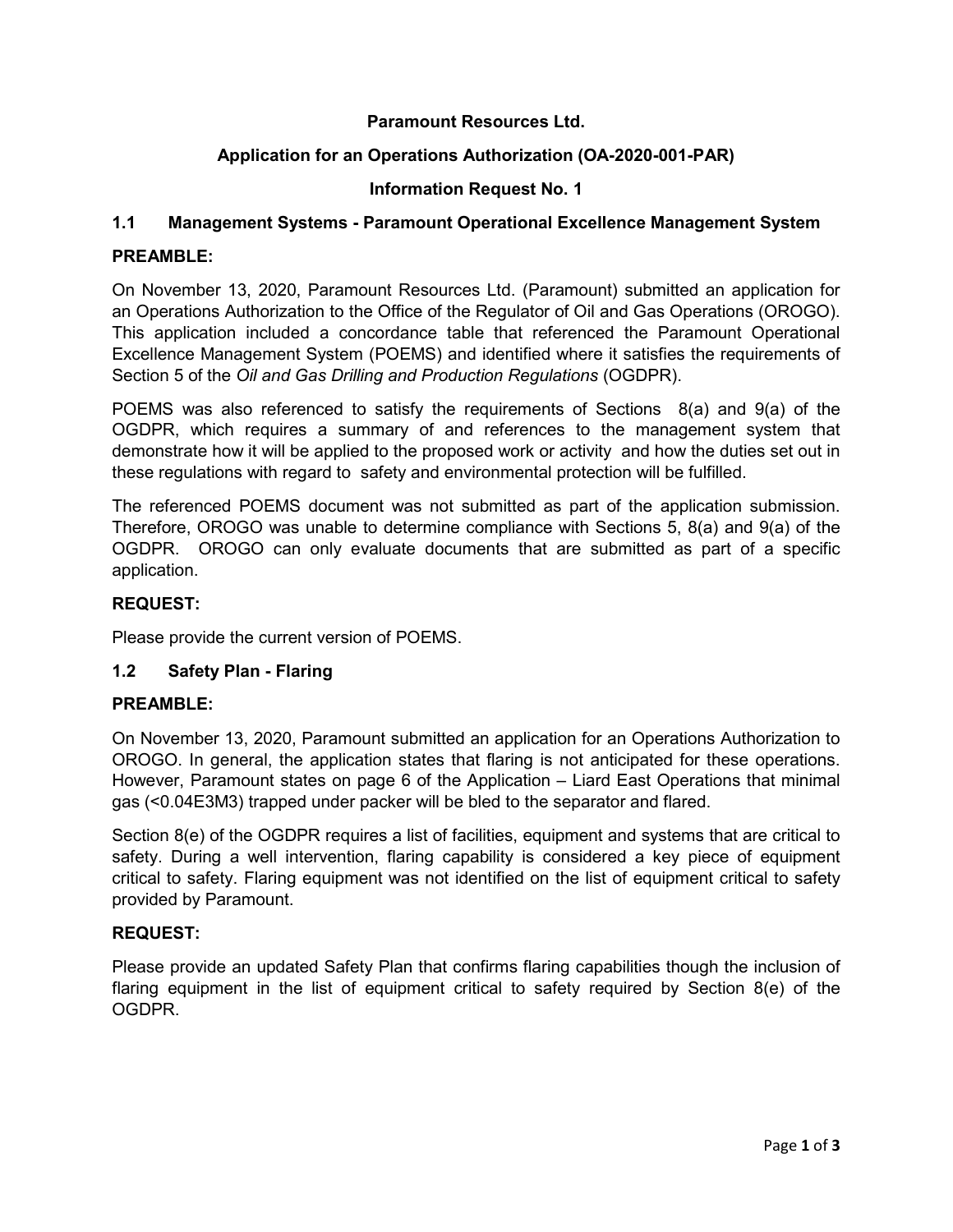# **1.3 Safety Plan – Shallow Bridge Plug**

### **PREAMBLE:**

On November 13, 2020, Paramount submitted an application for an Operations Authorization to OROGO. Section 8(e) of the OGDPR requires a list of all structures, facilities, equipment and systems critical to safety.

OROGO records show that the Arrowhead River N-65 well (WID 1833), included in this application, has a bridge plug at 50mKB. The list of safety-critical equipment contained in the application does not appear to include equipment that would be used to address the risks associated with the removal of a shallow bridge plug (e.g. trapped pressure).

#### **REQUEST:**

Please provide an updated Safety Plan which clearly identifies the type of equipment that will be used to address the risks associated with the removal of a shallow bridge plug.

### **1.4 Environmental Protection Plan – Inspection, Testing and Maintenance**

#### **PREAMBLE:**

On November 13, 2020, Paramount submitted an application for an Operations Authorization to OROGO. Section 9(e) of the OGDPR requires a system to be in place for the inspection, testing and maintenance of facilities, structures and systems critical to environmental protection.

Paramount identified that these requirements are met through the following documents:

- Rig inspection and certification program; and
- Paramount Resources Drilling & Completions Supervisors Handbook.

These documents were not provided as part of the application package. Therefore, OROGO was unable to determine compliance with Section 9(e) of the OGDPR. OROGO can only evaluate documents that are submitted as part of a specific application.

#### **REQUEST:**

Please provide the following documents:

- Rig inspection and certification program; and
- Paramount Resources Drilling & Completions Supervisors Handbook.

## **1.5 Environmental Protection Plan – Selection, Evaluation and Use of Chemicals**

#### **PREAMBLE:**

On November 13, 2020, Paramount submitted an application for an Operations Authorization to OROGO. Section 9(g) of the OGDPR requires Paramount to identify procedures for the selection, evaluation and of use of chemicals.

Paramount identified that process chemicals or drilling fluids agents would not be used in the proposed operations but did not address any other types of chemicals that may be used during abandonment operations (e.g. cement, solvents and lubricants).